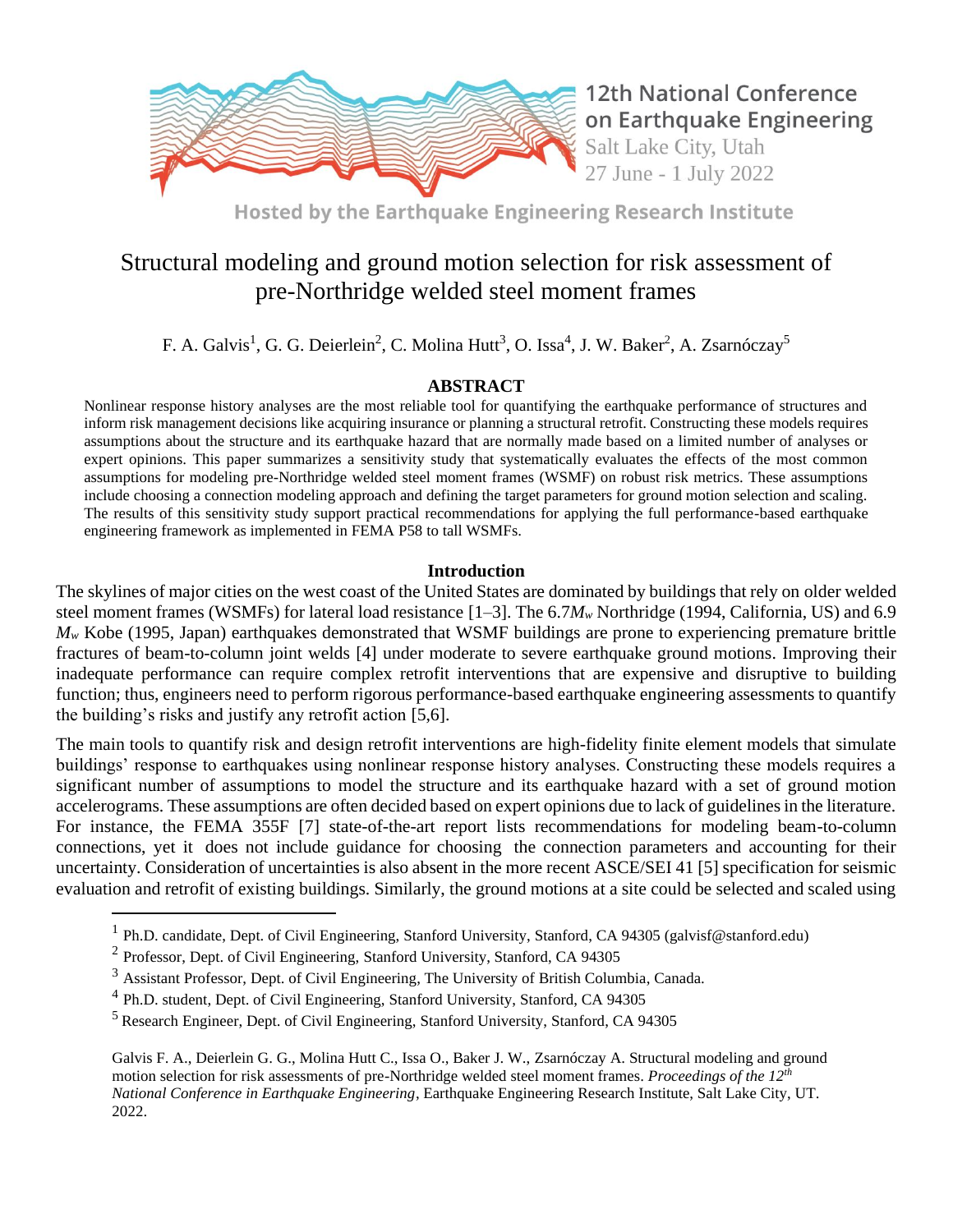different targets like the Uniform Hazard Spectrum (UHS), a conditional mean spectrum [8], a conditional spectrum [9], or another prescribed spectrum. Furthermore, one could decide to impose further constraints in ground motion selection, including strong motion duration [10] and velocity pulses [11]. The final choices of structural modeling and ground motions could significantly alter the risk and retrofit design.

To inform these decisions, this paper summarizes a sensitivity study on the effect of the most common assumptions for modeling and selecting ground motions in risk assessments of pre-Northridge tall WSMFs. The results are distilled down into concrete recommendations for reliable and efficient quantification of the collapse safety and loss risk, i.e., probability of collapse in 50 years ( $P_c^{50years}$ ) and the expected annual loss ratio (EAL), using the FEMA P58[12] methodology implemented in the NHERI SimCenter's Pelicun package[13].

### **Building archetypes and structural modeling**

The sensitivity study is performed using two frame archetypes, shown in Fig. 1a and Fig. 1b, which are modeled after existing buildings in San Francisco and are generally representative of frame designs of the late-1960's through mid-1970's. Both archetypes comply with the applicable building code in effect at the time of their design, representing space frame configurations of similar age and height, but with different dynamic properties. Based on the calculated building periods, building A (Fig. 1a) is a significantly more flexible system than building B (Fig. 1b), where building B has both proportionally larger section sizes and more framing bays than building A.



Figure 1. Tall building archetypes of similar completion year and height: (a) building A (flexible archetype) and (b) building B (stiff archetype). (c) Structural model of welded connections using a fiber section with *SteelFractureDI* for the flanges.

Each frame was modeled in OpenSees [14] using elastic elements with nonlinear springs to represent plastic hinging at the ends of the beams and columns, along with Krawinkler's [15] model for the panel zones (Fig. 1c). The beamto-column connection is traditionally represented in the beam's plastic hinge using a prescriptive backbone curve per ASCE/SEI 41 that captures the effect of fracture with a rotation limit that omits the impact of repeated cycles or crack closing. Alternatively, we developed a fiber-section element that simulates the welded flanges with single fibers (shown in blue in Fig. 1c) and the shear tab bolted connection with multiple fibers (shown in red in Fig. 1c). The flange fibers use a phenomenological material model called *SteelFractureDI* that employs a novel fracture mechanics-based criterion, which accounts for ultra-low cycle fatigue effects. This material model explicitly considers both the fracture toughness—measured with a Charpy-V-notch (CVN) test—of the weld metal and the presence of weld defects or initial flaws  $(a_0)$ . The material model is also equipped with a post-fracture constitutive law that simulates the gapping behavior of fractured flanges that open the crack in tension and resist compression once the crack closes. More details on the building and connection models can be found in [16].

The most important assumptions in the WSMF model relate to selecting the connection model, selecting the weld material properties (e.g. CVN and *a0*), and considering the uncertainties in the modeling parameters. In this study, the baseline connection model has fiber-section elements using CVN=12ft-lb and  $a_0=0.1t_f(t_f)$ , beam flange thickness). We created seven variations of this baseline to quantify the impacts of the aforementioned assumptions. The specific variations are using fiber-sections with (1-2) CVN=20ft-lb or 40ft-lb; (3) 12ft-lb, including modeling uncertainty in fracture prediction (FI UQ); (4) CVN uncertainty as a uniform value per record (CVN uniform + FI UQ), and (5) CVN uncertainty as a unique value per connection per record (CVN by connection + FI UQ). In addition, we included two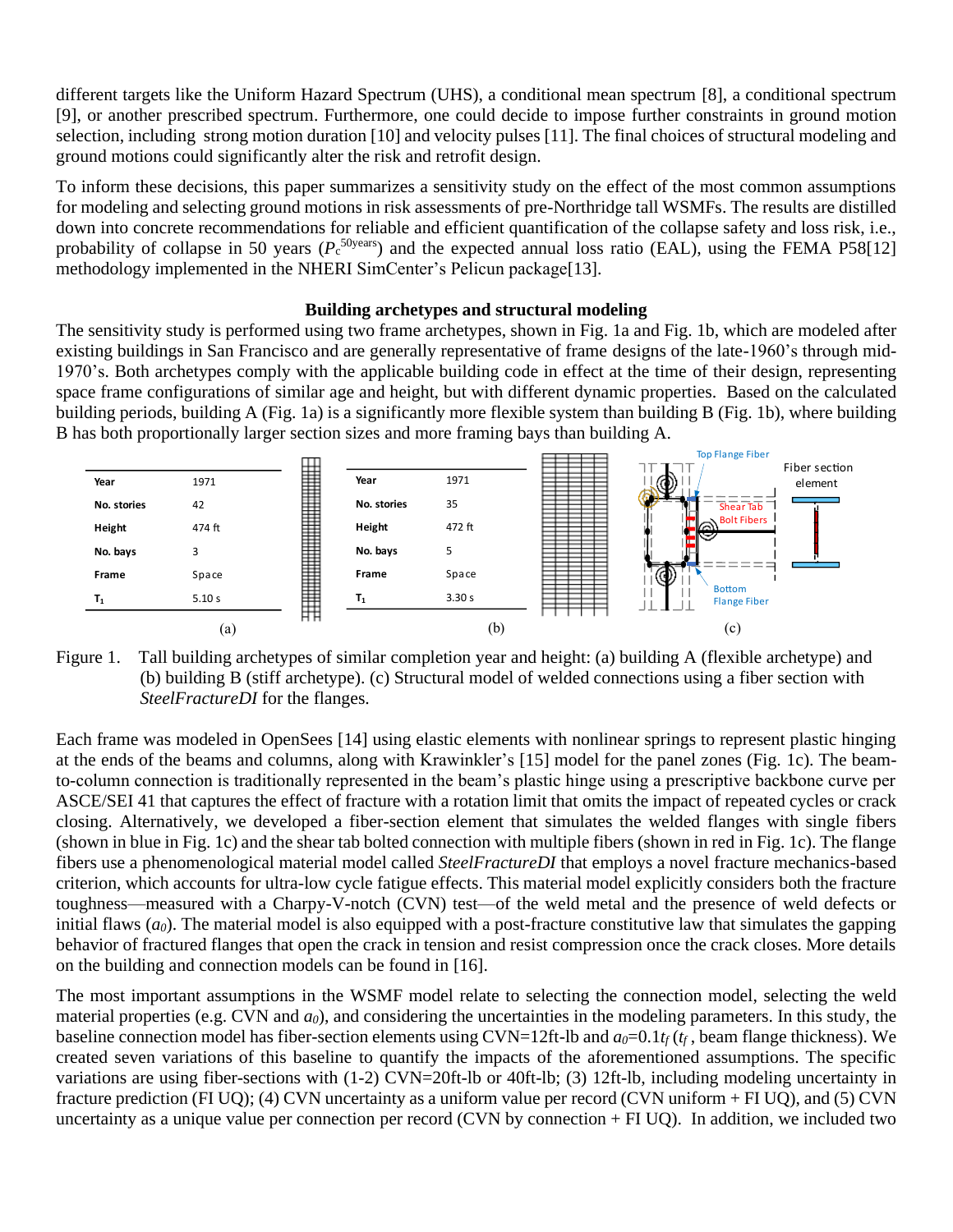models where the fiber-section connection element is replaced with either (6) the ASCE/SEI pre-Northridge hinge model or (7) the ASCE/SEI (post-Northridge) non-RBS hinge model.

#### **Ground motion sets**

Estimating the risk of a building also requires representing the earthquake hazard at the site (San Francisco) with carefully selected and scaled sets of ground motions. In this study, we evaluated the effect of three assumptions in ground motion selection: the target spectra, the conditioning period, and the strong-motion duration.

To this end, we selected sets of 70 ground motions at multiple intensities per building based on four criteria: (1) conditional spectra at the fundamental period of the building (CS  $T_c=T_l$ ), (2) conditional spectra at 1.0s to capture higher-mode effects (CS *Tc*=1.0s), (3) uniform hazard spectra (UHS), and (4) spectrally-equivalent long duration sets conditioned on the fundamental period of the building (CS  $T_c = T_l \& D_{s5-75}$ ). The spectrally equivalent long-duration sets have a duration distribution that is similar to that expected at sites with a hazard dominated by subduction interface earthquakes like Eugene, OR, or Seattle, WA, (significant duration from 30 to 45s), while the other sets have durations similar to those expected in San Francisco (significant duration from 10s to 20s) [17].

#### **Results**

Shown in Fig. 2 are the collapse fragilities for the building archetypes computed with multi-stripe analysis using each of the four ground motion sets. The figure also shows the two most common collapse mechanisms for each frame. These results show the drastically different behavior of these two archetypes where building A is significantly more vulnerable than building B. For buildings A and B respectively, the baseline model using the reference ground motions (blue curve) have collapse risks of  $P_c$ <sup>50years</sup> equal to 0.14 and 0.04 and loss risks of EAL equal to 0.48 and 0.31 (as a fraction of replacement value). The calculated collapse risks are significantly larger than the  $P_c^{50 \text{years}}$  value of 0.01 assumed in developing the risk-targeted MCE<sub>r</sub> maps of ASCE 7[18], and the losses are considerably larger than values of 0.006 to 0.011 that have been estimated for code-conforming modern buildings [19,20].



Figure 2. Collapse fragility functions varying the ground motions selection parameters and most common collapse mechanisms for frames (a) building A and (b) building B.

This drastic difference in collapse safety of the buildings is evident in the different collapse modes, shown in Fig. 2. The collapse behavior of building A is dominated by a first-mode collapse mechanism that is driven by P-Delta effects, due to the lower stiffness of the frame, whereas the collapse modes of building B are more sensitive to the distribution of connection fractures, whose locations are more varied. Since the response of building A is dominated by its fundamental mode, the resultant collapse fragilities calculated using the four ground motion sets are very similar in the lower tail of the distribution, shown in Fig. 2a where the ground motion intensities are normalized by the *MCE<sup>r</sup>* intensity. In contrast, the fragilities vary at higher intensities, where the CS  $T_c=1.0$ s ground motion set yields the lowest collapse risk, while the CS  $T_c = T_l \& D_{s5-75}$  yields the highest. By contrast, building B experiences a shift in the median collapse capacity with each ground motion selection criterion, indicating that the selection targets are more important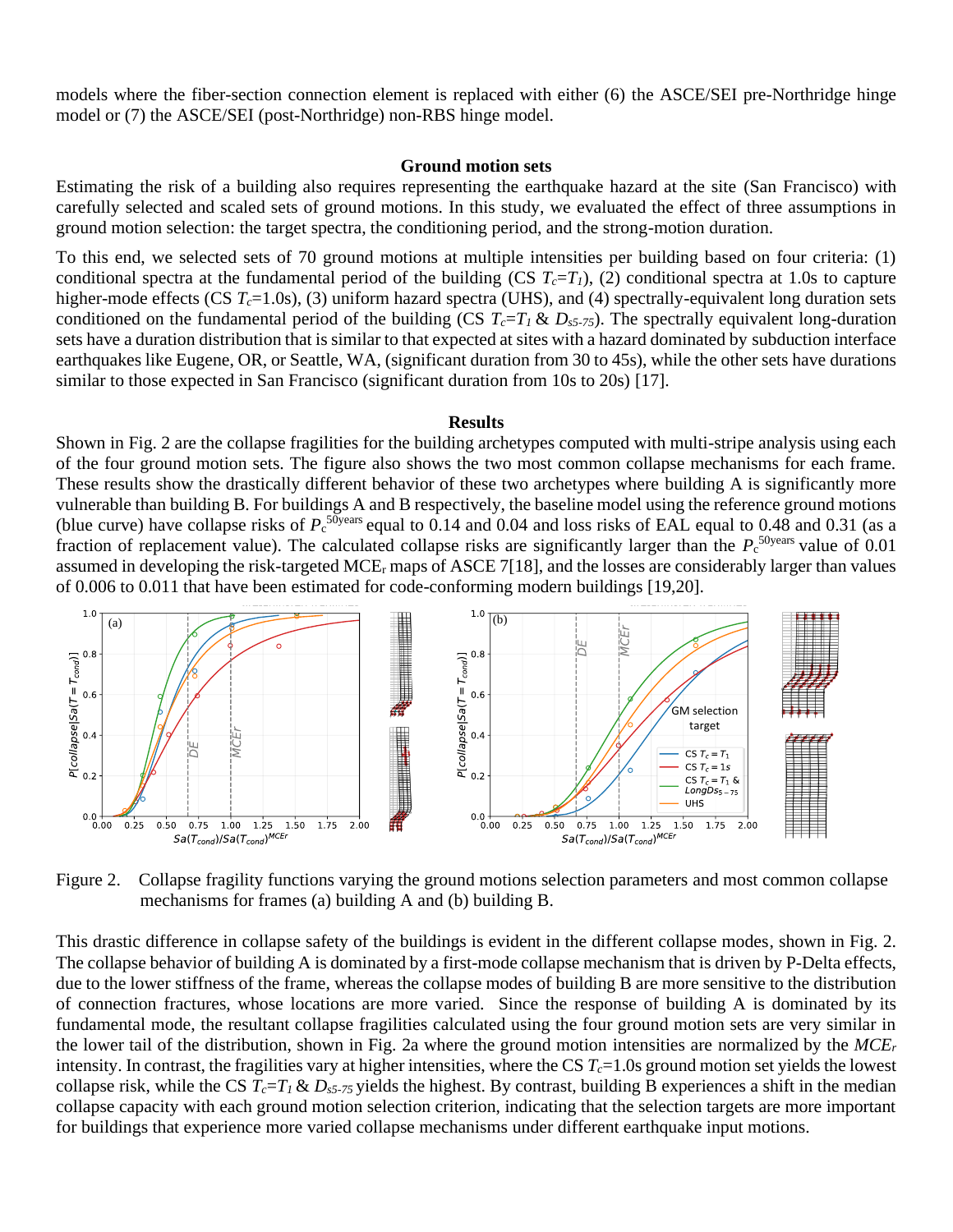Summarized in Fig. 3 are the differences in the  $P_c$ <sup>50years</sup> and the EAL results between the baseline model and other model and ground motion variations. This figure shows that the selection of the connection model and its parameters (CVN and *a0*) significantly impacted the resultant risk metrics, whereas the modeling uncertainties (i.e., CVN and fracture prediction variabilities) have much smaller effects on the risk metrics. Fig. 3 also shows that ground motion duration is as important as spectral shape for building B whose behavior is more sensitive to connection fracture (as opposed to overall P-Delta instabilities). Furthermore, these results support previous findings that the conditioning period has a very small effect on annualized collapse metrics like  $P_c$ <sup>50years</sup> (less than 10% variations)[21] but demonstrates that economic loss still considerably changes with the conditioning period even for annualized metrics like EAL (40% variations). Thus, the conditioning period must be carefully selected for loss assessment of WSMFs.



Figure 3. (a) Variation in the risk of collapse and (b) Variation in the expected annual loss with respect to the baseline model and reference ground motion sets caused by the 10 parameters considered in the sensitivity study for buildings A and B

#### **Conclusions**

The sensitivity study presented in this paper provides practical guidelines for constructing nonlinear models of welded steel moment frames suitable for risk quantification. The study focused on three assumptions that are subjectively selected in conventional practice: (1) choice of the connection model and median material properties; (2) handling of modeling uncertainty in the connection modeling; and (3) ground motion selection criteria. The results show that the choices of the connection model and median material properties significantly change the risk and economic loss of tall WSMFs. In contrast, explicit quantification of the uncertainty in fracture prediction has a negligible effect on the building's risk.

Ground motion selection criteria are as important as selecting the proper connection model for well-proportioned frames that are sensitive to the number and locations of fractured connections. Moreover, these results provide evidence that ground motion duration is as important as spectral shape for simulating WSMFs using high-fidelity models that capture low-cycle fatigue demands. However, the ground motion selection is less relevant for very flexible frames with dynamic instability driven by first-mode P-Delta effects. As with previous research, we found that the choice of conditioning period has a negligible impact on the collapse risk. Unlike other studies, we show, for the first time, that this conclusion is not true for the economic loss, even for annualized metrics.

#### **Acknowledgments**

This research is supported by the National Institute of Standards and Technology (NIST Award # 70NANB17H245)